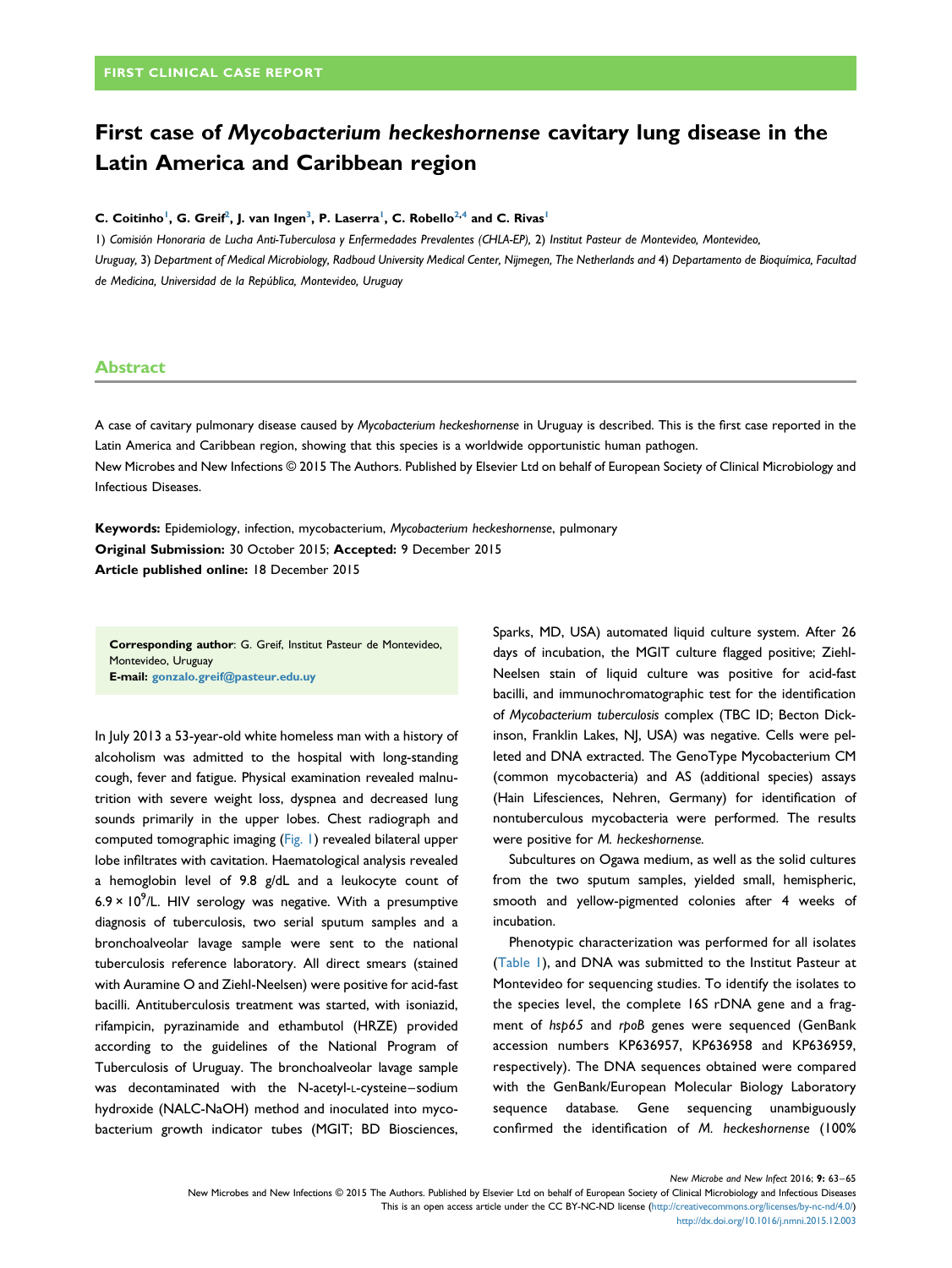<span id="page-1-0"></span>

FIG. 1. Chest computed tomographic scan showing pulmonary infiltrates and cavities.

similarity with M. heckeshornense type strain sequences for all targets). With these clinical, radiologic and microbiologic findings, the patient met the American Thoracic Society/Infectious Diseases Society of America diagnostic criteria of nontuberculous mycobacterial lung disease [\[1\].](#page-2-0) Treatment was thus changed to isoniazid, rifampicin, ethambutol, levofloxacin and clarithromycin, all provided daily. Ethambutol had to be stopped owing to ocular toxicity. The patient improved clinically, and a regression of the lesions was observed radiologically. After 12 months of treatment with the macrolide-containing regimen, the patient had converted to negative cultures, and treatment was stopped. After 12 months of follow-up, his disease is clinically and radiologically stable and culture negative.

M. heckeshornense was first reported in 2000 as a pathogenic, slowly growing scotochromogenic mycobacterium, phylogenetically related to Mycobacterium xenopi, that caused a bilateral cavitary lung disease in an immunocompetent patient [\[2\].](#page-2-0) Since then, a limited number of cases were reported in humans, some of them involving severe pulmonary infections  $\sqrt{3}-5$  often

| Feature                      | Mycobacterium xenopi | <b>Isolates from</b><br>Uruguay $(n = 3)$ | Isolates of M. heckeshornense sp. nov. <sup>a</sup> |                |                |
|------------------------------|----------------------|-------------------------------------------|-----------------------------------------------------|----------------|----------------|
|                              |                      |                                           | S369                                                | <b>S532</b>    | <b>S504</b>    |
| Morphology                   | Smooth               | Smooth                                    | Smooth                                              | Smooth         | Smooth         |
| Pigment                      | Scotochromogen       | Scotochromogen                            | Scotochromogen                                      | Scotochromogen | Scotochromogen |
| Growth rate                  | Slow                 | Slow                                      | Slow                                                | Slow           | Slow           |
| Growth at 37°C               |                      |                                           |                                                     |                |                |
| Growth at 42°C               |                      |                                           |                                                     |                |                |
| Niacin production            |                      |                                           |                                                     |                |                |
| Nitrate reduction            |                      |                                           |                                                     |                |                |
| Catalase (heat stable)       | $-1$ +               |                                           |                                                     |                |                |
| Arylsulfatase 3 days/14 days | $+$ (weak)/ $+$      | $+$ (weak)/ $+$                           | $-/-$                                               | $-/-$          | $-/-$          |
| Pyrazinamide                 |                      |                                           |                                                     |                |                |
| Tween 80 hydrolysis          |                      |                                           | -                                                   |                | -              |

#### TABLE 1. Phenotypic characteristics of isolates from Uruguay and isolates originally reported as Mycobacterium heckeshornense sp.

<sup>a</sup>ldentification number of isolates obtained by Roth et al. [\[5\]](#page-2-0).

New Microbes and New Infections @ 2015 The Authors. Published by Elsevier Ltd on behalf of European Society of Clinical Microbiology and Infectious Diseases, NMNI, 9, 63-65 This is an open access article under the CC BY-NC-ND license ([http://creativecommons.org/licenses/by-nc-nd/4.0/\)](http://creativecommons.org/licenses/by-nc-nd/4.�0/)